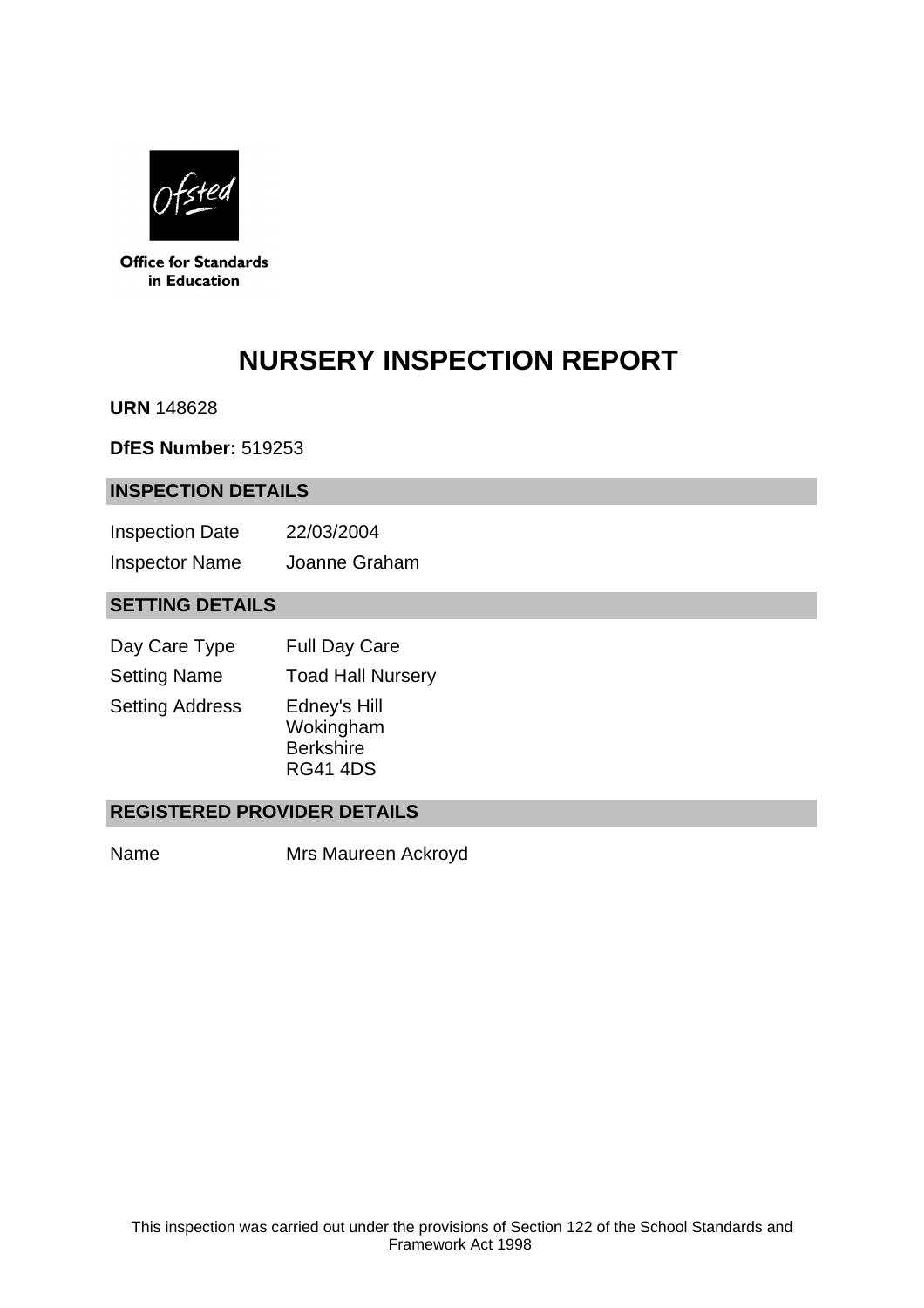## **ABOUT THE INSPECTION**

The purpose of this inspection is to assure government, parents and the public that the nursery education for funded three and four year old children is of an acceptable quality. Inspection of nursery education also identifies strengths and weaknesses so that providers can improve the quality of educational provision and help children to achieve the early learning goals (elgs) by the end of the Foundation Stage. This inspection report must be made available to all parents.

If the setting has been inspected previously, an action plan will have been drawn up to tackle issues identified. This inspection, therefore, must also assess what progress has been made in the implementation of this plan.

#### **Information about the setting**

Toad Hall Nursery is privately owned and opened in January 1995. It operates from two buildings within one site and is located in a rural setting. It serves the local and surrounding areas.

There are currently 146 children on roll. This includes 24 funded 3 years olds and 14 funded 4 year olds. Children attend for a variety of sessions. The setting supports children with special needs and who speak English as an additional language.

The group opens five days a week all year round, with the exception of bank holidays and the Christmas period. The nursery is open from 08:00 until 18:00.

There are currently 30 staff who work with the children. Of whom 21 hold relevant early years qualifications and 8 are working towards a recognised early years qualifications. The setting receives support from teacher/mentor from the Early Years Development and Childcare Partnership.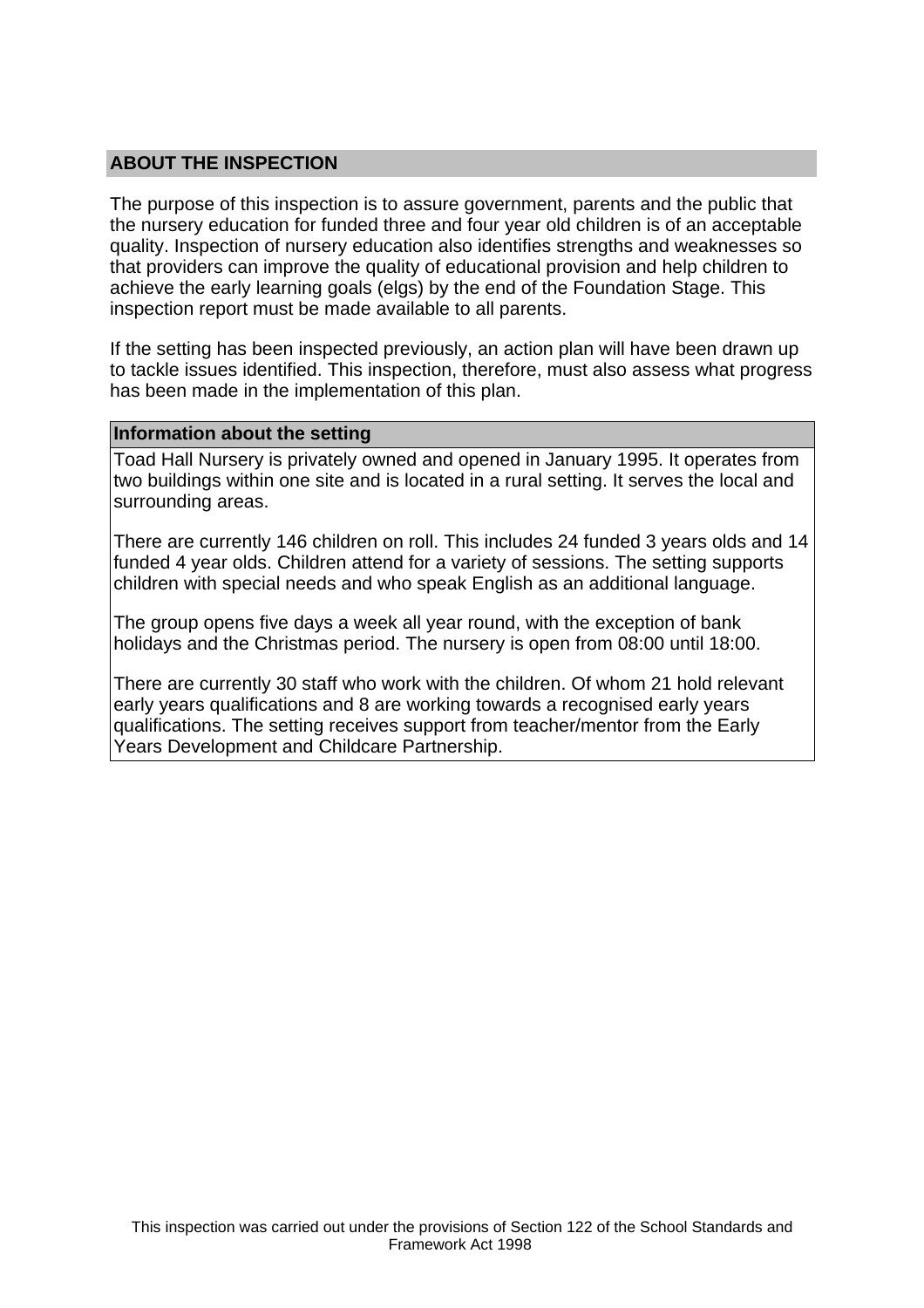# **INSPECTION OF THE NURSERY EDUCATION PROVISION FOR FUNDED THREE AND FOUR YEAR OLDS.**

## **How effective is the nursery education?**

Toad Hall Nursery is acceptable and is of high quality overall. Children are making very good progress towards the early learning goals. All areas of learning are very good.

Teaching is very good. It is effective and stimulating with regard to the children's learning. Staff have a very good knowledge of the early learning goals and implement this well. Preparation of activities is very good and they have a wide range of varied resources. Staff extend children's skills and challenge and develop older and more able children effectively. They promote and develop the children's play during adult and child initiated activities. The children's behaviour is very good due to the high expectations and sensitive support of staff.

There is regular updating of the new assessment system by the key worker or deputy. However limited written evaluations, lack of short-term plans and little evidence of how the curriculum is brought to the outside, limits future planning for children's individual development needs. Support for children with special needs and English, as an additional language is very good and effective.

Leadership and management are very good. The deployment of staff ensures the children receive good support, continually developing their skills. Staff are clear about their roles and aims to extend the learning opportunities for the children. Staff are receptive to new ideas and challenges, which the children respond to positively. The management is able to identify the group's strengths and weaknesses, which contributes to the continuing progress of the children's development.

Partnership with parents is very good and contributes to the children's learning. Staff welcome parents into the setting and establish good relations with them, share their observations about their child and discuss their child's progress. There is frequent written correspondence and parent's evenings.

#### **What is being done well?**

- Children have an awareness of boundaries set and behavioural expectations of staff. They take turns, negotiate and share well. Children are confident to try new activities and are showing increasing independence, especially during snack time with pouring their choice of drink and selecting the snack.
- Children listen with enjoyment and respond well to stories. They show an interest in books and know how to handle them. Books are used effectively to reinforce the topic and for enjoyment. Children are confident to share their news. They are articulate, listen well and have consideration for the speaker.
- The children use mark making implements, construction sets and malleable materials with increasing control. They understand how to use the equipment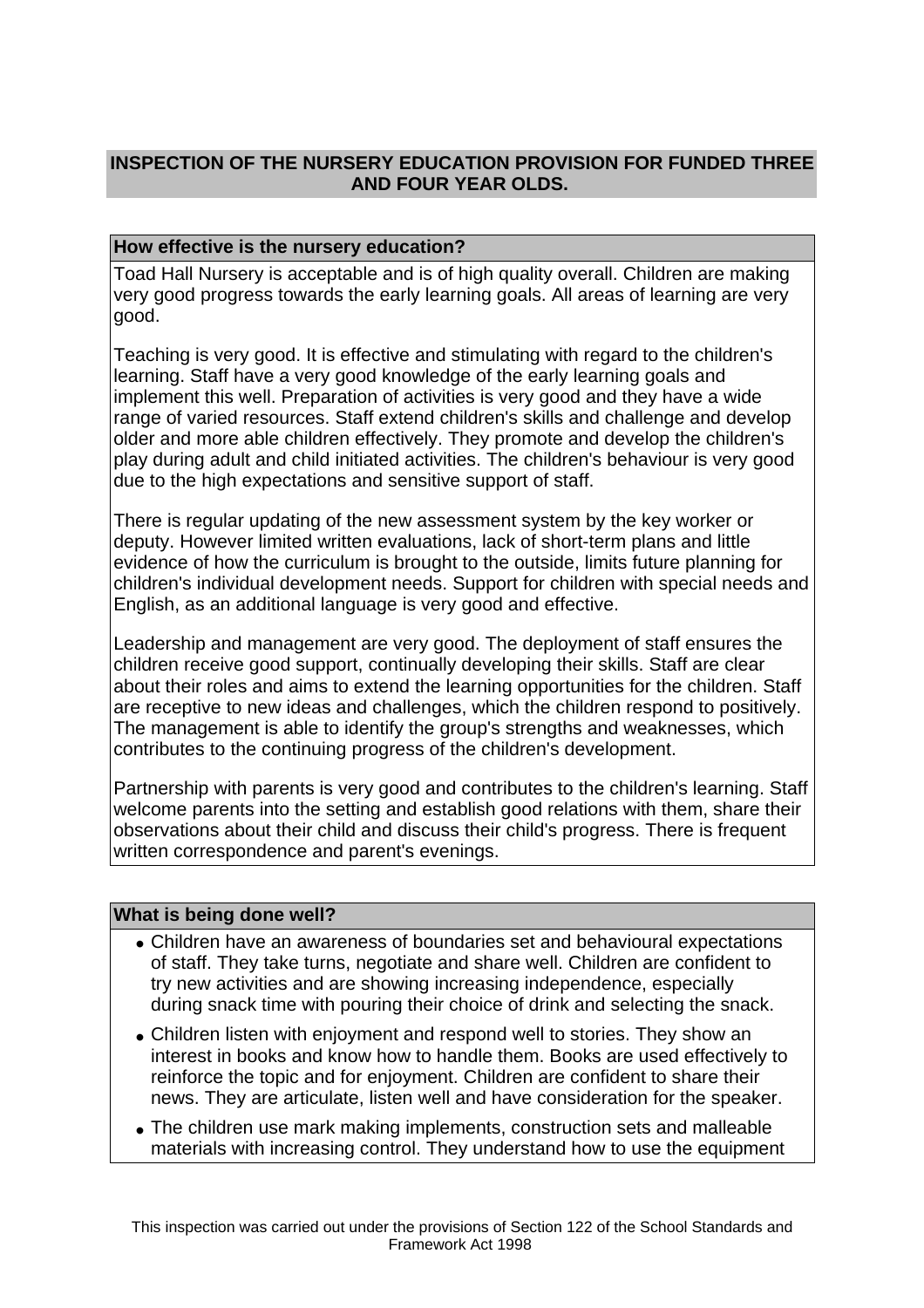and tools safely. The children develop their skills to peddle, scoot, climb, balance, catch and throw regularly.

- Staff have a very good knowledge of the early learning goals which benefits the children's development in all areas of learning. Staff extend and support children and are aware of children's individual stages of development. Children's work is valued and displayed attractively. The children choose three activities on their individual play plan each session and staff support them with these choices.
- Parents have regular opportunities to exchange information about their child's achievements, which contributes to their continued learning. There is a parent's notice board, which contains details of the topic, and their child's chosen weekly individual play plans are available weekly. The group holds regular parent's evenings where parents can share observations with their child's key worker.

#### **What needs to be improved?**

• availability of short term plans and to include increased written evaluation and how the curriculum is carried outside.

#### **What has improved since the last inspection?**

Improvement since the last inspection has been very good. The group continue to progress and develop effectively in areas requiring action since the last inspection. They have addressed all points for consideration.

They plan letters of the alphabet for every month and incorporated within activities developing the children's language and literacy skills. Staff extend and develop these skills.

The nursery has appointed a special educational needs co-ordinator who has attended recent training. She shares this knowledge with the staff and they express any concerns to her. There is appropriate paperwork in place, which the parents are involved in, benefiting the child's continual development. They have recently updated the special needs policy and this includes the code of practice.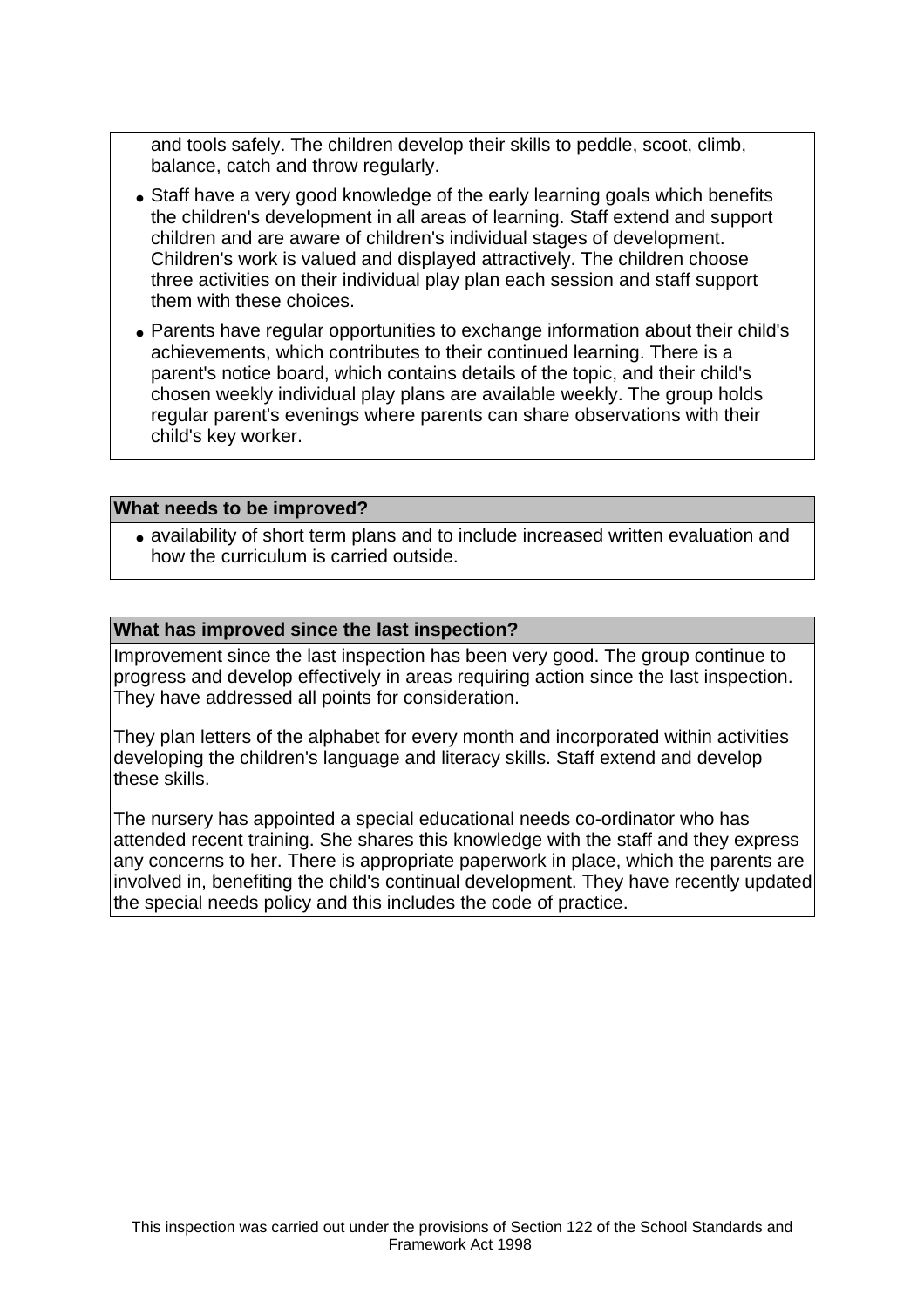# **SUMMARY OF JUDGEMENTS**

## **PERSONAL, SOCIAL AND EMOTIONAL DEVELOPMENT**

Judgement: Very Good

Children are eager to participate in planned activities. They respond positively to staff; they are forming good relationships with their peers. Children negotiate well with each other and behaviour is good. They take turns and show consideration for others, for example when sharing the computers. There is promotion of confidence and independence through organisation of resources, daily routines, experiences and good staff support. Staff help to develop children's sense of community.

# **COMMUNICATION, LANGUAGE AND LITERACY**

Judgement: Very Good

Children listen well to each other and the staff, showing awareness of the listener. They are articulate and confident speakers who engage easily in conversation. Children's contributions to circle time are encouraged and valued. Many of the children are beginning to recognise and write their own name. Staff reinforce and extend learning opportunities. The children enjoy sharing stories with staff and are familiar with how to handle books.

# **MATHEMATICAL DEVELOPMENT**

Judgement: Very Good

Children have access to a large and imaginative variety of resources to promote and develop their mathematical skills. The planning clearly demonstrates methods used to extend the learning of all the children. The children are able to recognise and name simple shapes. The older and more able children have effective challenge to continue progression. Staff create good opportunities for the children to problem solve within everyday play situations and to use a wide range of mathematical language.

# **KNOWLEDGE AND UNDERSTANDING OF THE WORLD**

Judgement: Very Good

Children show an interest in their surroundings, notice changes in the weather and ask questions about their observations. They have the confidence to share past and present events in their lives, and are supported by staff who extend this further. There is good evidence of the children having an understanding of their own culture and beliefs and those of other people. Children have the opportunity to use everyday technology regularly.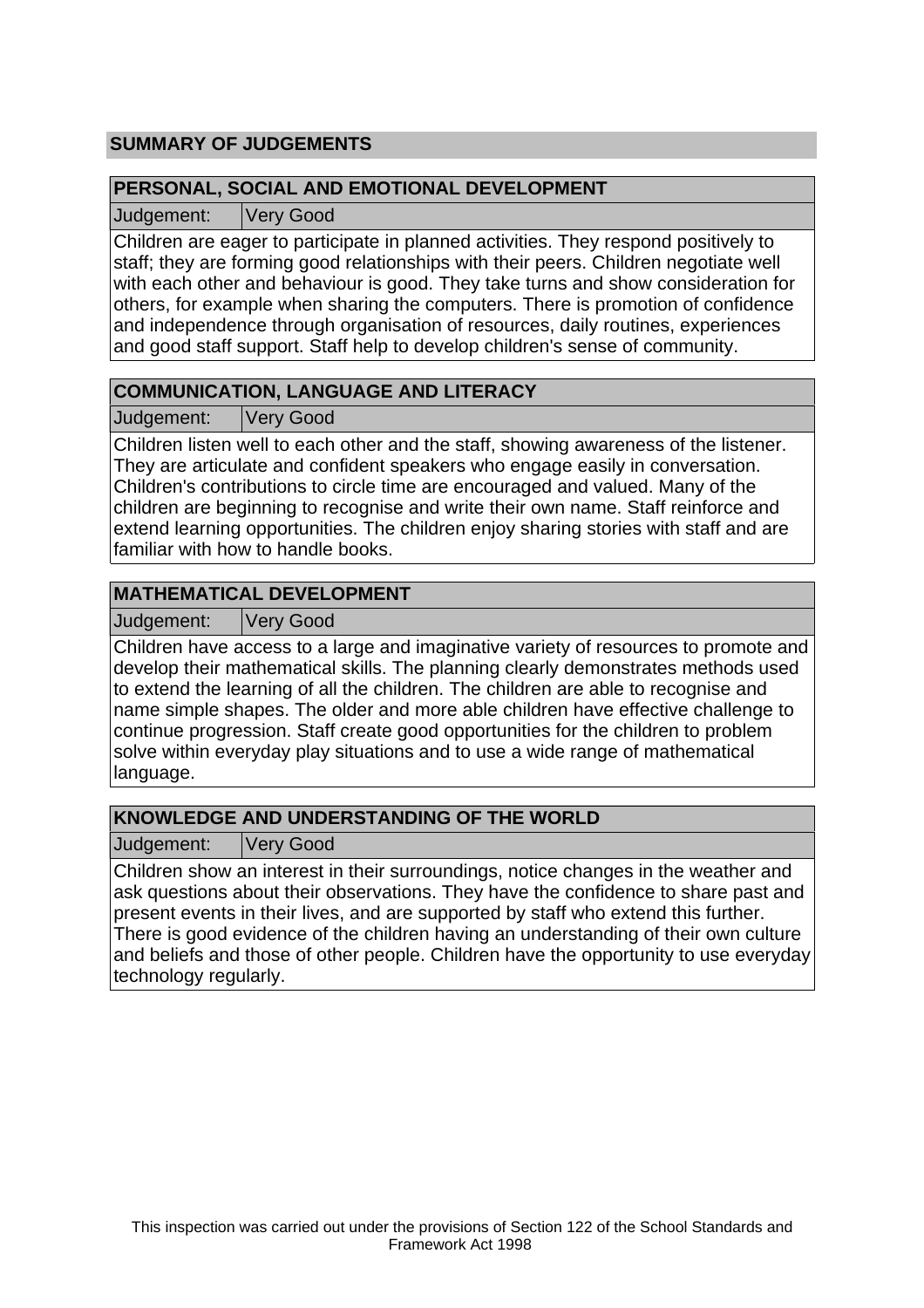## **PHYSICAL DEVELOPMENT**

Judgement: Very Good

Children move confidently and imaginatively showing an awareness of space for themselves and for others in their physical play. They have access and opportunity to develop and extend their physical co-ordination in a variety of situations for example during outside play. They enjoy action rhymes and dancing, participating enthusiastically. Children handle tools, materials and objects safely and with increasing control. They have a wide range of opportunities to practice and refine their skills.

## **CREATIVE DEVELOPMENT**

Judgement: Very Good

Children participate in songs and rhymes eagerly. They enjoy the opportunity of free expression in role play developing their imaginative skills. There are many occasions for the children to use their imagination with art and craft activities. Their work is valued and displayed attractively. The children enjoy music and opportunities to explore sound. They enjoy learning through all their senses, especially with tasting foods and using the feely bag.

**Children's spiritual, moral, social, and cultural development is fostered appropriately.**